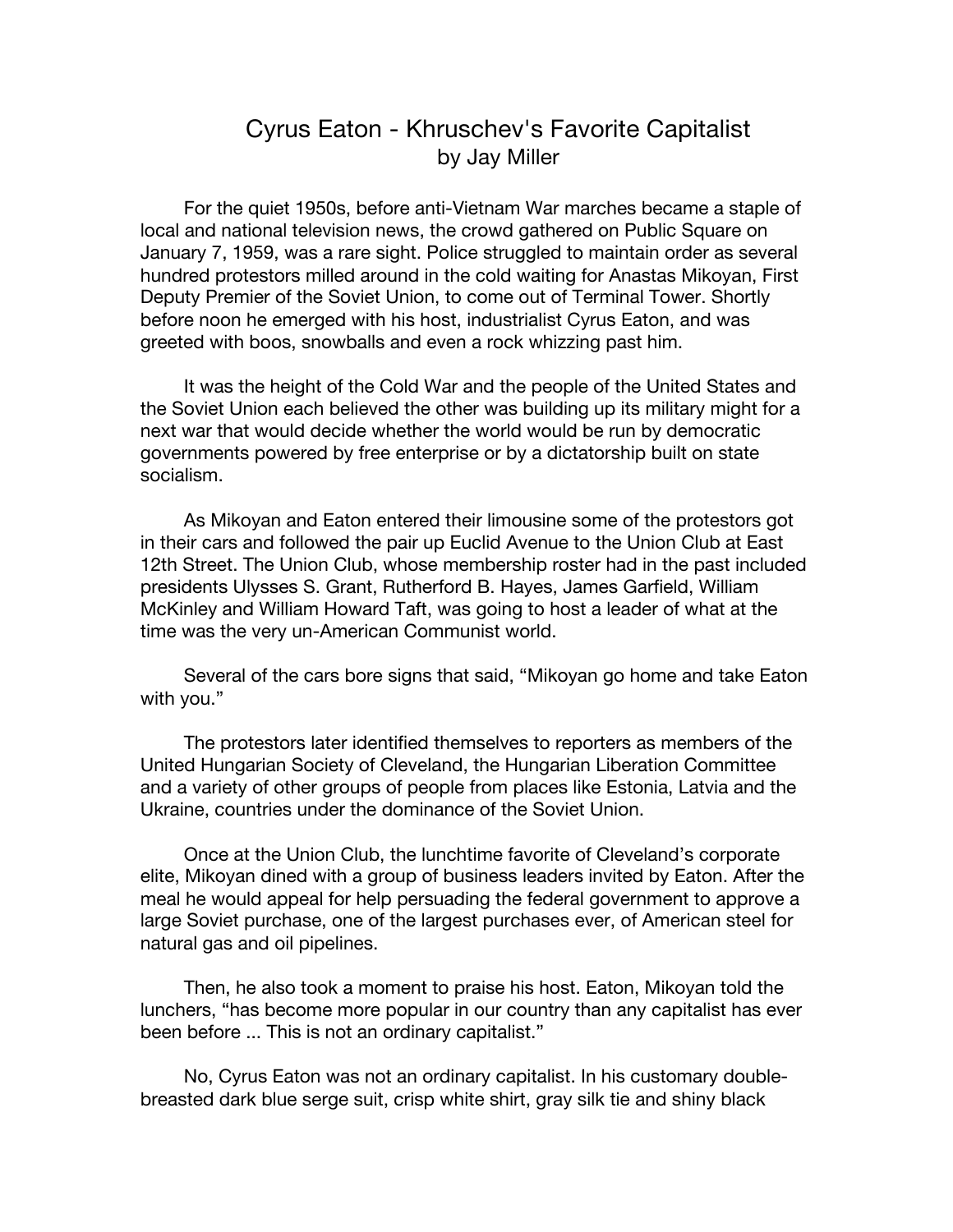shoes, the tall, silver-haired Eaton, then 75, looked no different than any of other men – it would be years before women could enter – having lunch that day at the Union Club. But his unpopular views on how the United States should build economic ties with its arch rival at the height of the Cold War were unusual, especially in an era when businessmen tended to their companies and didn't take strong stands on international affairs.

So while the left-wing *Nation* called Eaton a "merchant of peace" and an enlightened capitalist, the right-wing *National Review* wondered how this "towering figure in American industrial history" could have been transformed into "America's Number One Fellow Traveler," using a term that had come to mean a Communist sympathizer.

With his intelligence, aggressiveness and money Eaton had found for himself a role in thawing relations between the Western world and the Communist bloc in the 1950s and early 1960s. At a time when Soviet premier Nikita S. Khruschev was threatening to "bury" the democratic world, Eaton was the first American businessman to advocate closer relations with the Soviet Union. He feared nuclear war and believed that tensions between the East and the West could be lessened through trade.

To Eaton, spending on nuclear missiles that could destroy the world was bad for business and not the best way to ease tensions.

"You speak of trading with the Soviets and people say, 'You're strengthening them against us!'" he told an interviewer in 1963 when he was 80 years old. "I feel that most people are less likely to engage in fighting if they have the comforts and the needs they wish. I'm not worried to see the 700 million people of China prosper.

"The sooner we get to trading with them, the Soviets and the Chinese, the better."

Over the next 20 years Eaton would maintained contacts in the Communist world, making and made trips to Eastern Europe, Cuba and even North Vietnam. Until the later years, when the Soviet Union decided it would not publicize its relationships with westerners like Eaton to avoid antagonizing China, Eaton's picture would appear on the front page of the Soviet newspaper Pravda once during every trip.

He made Pageant magazine's list of the 10 most controversial Americans in 1962. In 1971, Parade magazine headline over story about Eaton read, "The Communists Best Capitalist Friend."

While he became a player on the world stage relatively late in life, Eaton's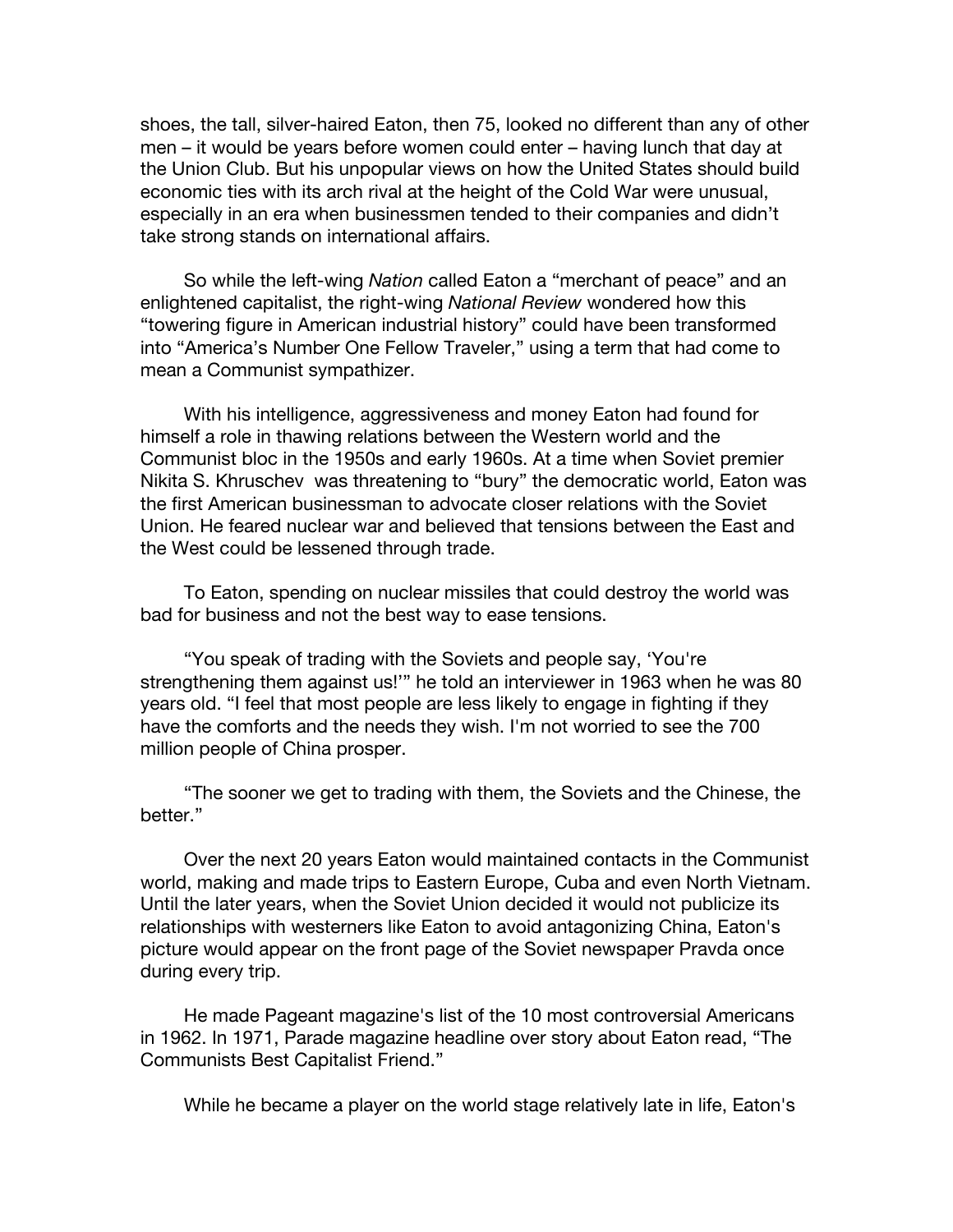interest in Russia actually dated to his first years in Cleveland.

Eaton was the fifth of nine children born in 1883 to a farmer and general store owner in Pugwash, Nova Scotia. He first came to Cleveland when his uncle, the Rev. Charles Eaton, was assigned to the Euclid Avenue Baptist Church in 1901. A pillar of that church was John D. Rockefeller. Rockefeller had created Standard Oil Co. in Cleveland in 1870 and formally retired from the oil giant in 1897 at the age of 58. At the turn of the 20th Century he was spending much of his time on his philanthropies, but he was still an active and engaged investor.

Rockefeller had grown up and created his oil empire in Cleveland when he was a younger man. He had moved his business to New York City in 1884 to be closer to the worldwide trading in oil. But in these early years of his retirement – he would live until 1937, dying six weeks before 98th birthday – he was splitting his time between New York City and Forest Hills, his summer home in East Cleveland.

Cyrus Eaton would spend summers living with his uncle and doing odd jobs at Forest Hills for \$2 a day at the recommendation of Mrs. Rockefeller, who thought it a better job than the hotel clerk's job Eaton had lined up. Eaton would run errands, carry messages from the wire room which kept Rockefeller in touch with his empire or caddy for Rockefeller and his uncle on the nine-hole golf course at Forest Hills.

Eventually, Uncle Charles would leave Cleveland, moving on to the Madison Avenue Baptist Church in New York City. He left the ministry to work in industrial relations for the General Electric Co. and then ran for Congress from New Jersey in 1924. He served for 28 years and, as chairman of the House Foreign Affairs Committee was one of eight American signers of the United Nations Charter. His nephew would develop similar interests.

Another of Rockefeller's golfing partners was William Rainey Harper, president of the Rockefeller-endowed University of Chicago. After the older men played the Forest Hills golf course, Eaton and Harper's son Samuel would occasionally play a round themselves. The elder Harper was interested in Russia and Samuel, who became a lifelong friend to Eaton, would eventually head the Russian language department at Chicago. Samuel Harper would spend six months a year in Russia until his death in 1941. "Sam's enthusiasm for Russian culture and Russian children had a great impact on my life," Eaton once said.

At the time, Eaton had his sights set on following his uncle into the Baptist Church. He studied to be a minister at McMaster University, then a Baptist school located in Toronto. He graduated with a degree in philosophy in 1905 and spent a summer as a ranch hand in western Canada before returning to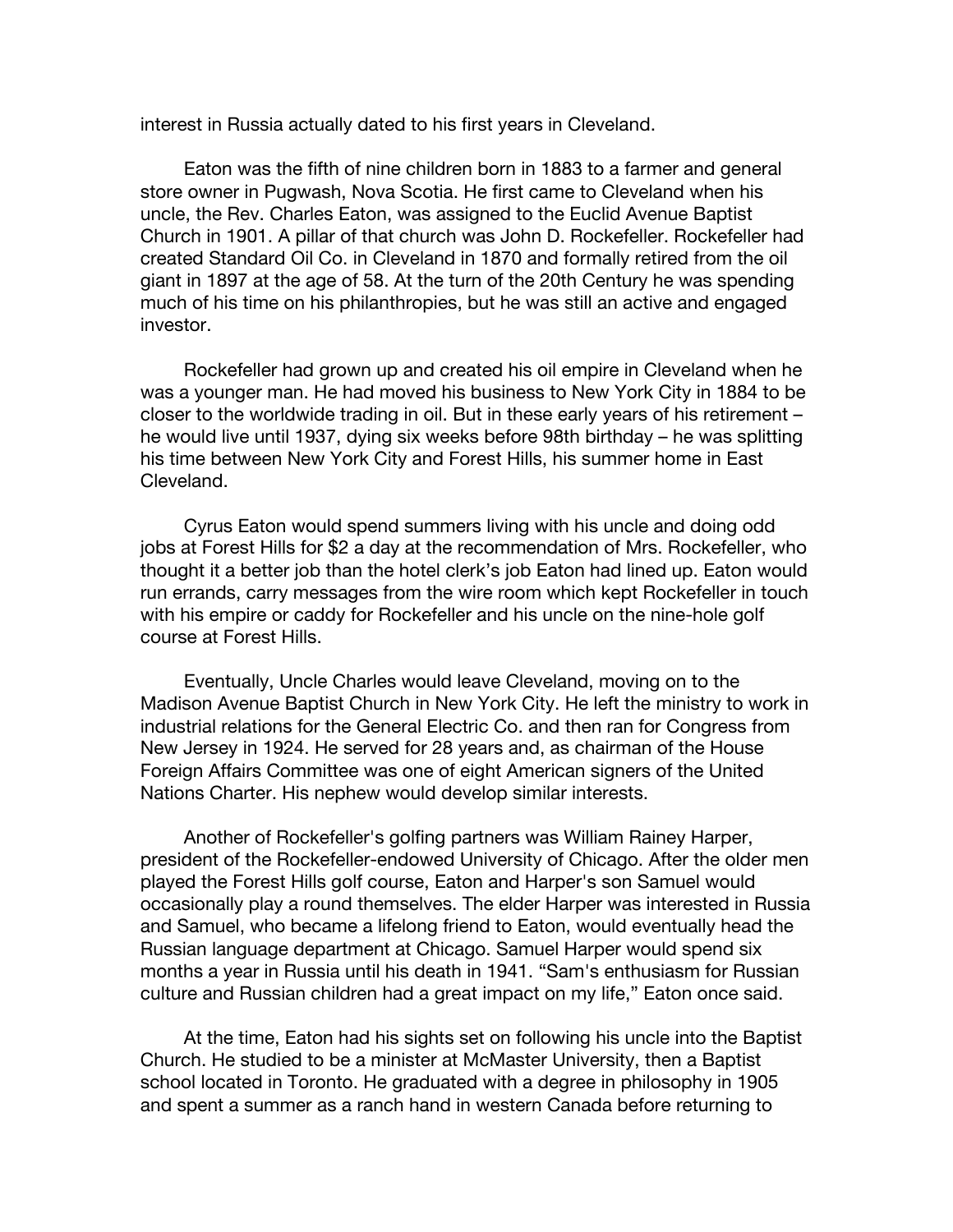Cleveland. He served as a lay Baptist minister for a time, but he never really answered the call to the ministry.

Earlier, Rockefeller had offered Eaton a job with Standard Oil in New York City, which he declined. But now, Rockefeller put him to work at East Ohio Gas Corp., a Rockefeller interest.

In 1907, Rockefeller sent him back to western Canada to negotiate for utility franchises in Manitoba. He'd secured a handful of franchise agreements but found on his return to Cleveland that the Panic of 1907, which sent many banks and businesses into bankruptcy, he found his employers weren't able to secure the financing needed to build the power plant needed to operate the franchises. So Eaton went back to Canada, where he convinced a solvent bank that the franchises he held would enable him to repay a loan for an electric plant.

Soon he had a business, Consolidated Gas and Electric Co., one of the first utility holding companies, with franchises in Illinois, Iowa, Kansas and Nebraska. By the time of the Great Depression, he was a major force in the utilities industry.

By that time he was a millionaire several times over and had a home on Euclid Avenue, one of the country's most prestigious addresses. There he began to raise a family with his wife, the former Margaret House, daughter of a Cleveland physician. They had married in 1909 and would eventually have seven children before divorcing in 1934.

In 1913 Eaton became a U.S. citizen and in 1916 bought an interest, later a controlling interest, in Otis & Co., a stock brokerage and investment banking company. For the next decade he would use Otis and another creation, a holding company called Continental Shares, Inc. Holding companies in the early part of the century were investment companies which owned shares in manufacturers, utilities and the like, and sold shares of the holding company to the public. They also created shares to buy other companies. They were an unregulated blend of mutual funds and conglomerates.

Eaton would use Continental Shares to buy large, often controlling interests in companies into several major industries, often, fighting publicly and in court to overturn existing management and boards of directors.

One adversary, Cleveland lawyer Newton D. Baker, while fending off a Continental Shares offer for a client, called the acquisitive Eaton, "a ruthless industrial Napoleon."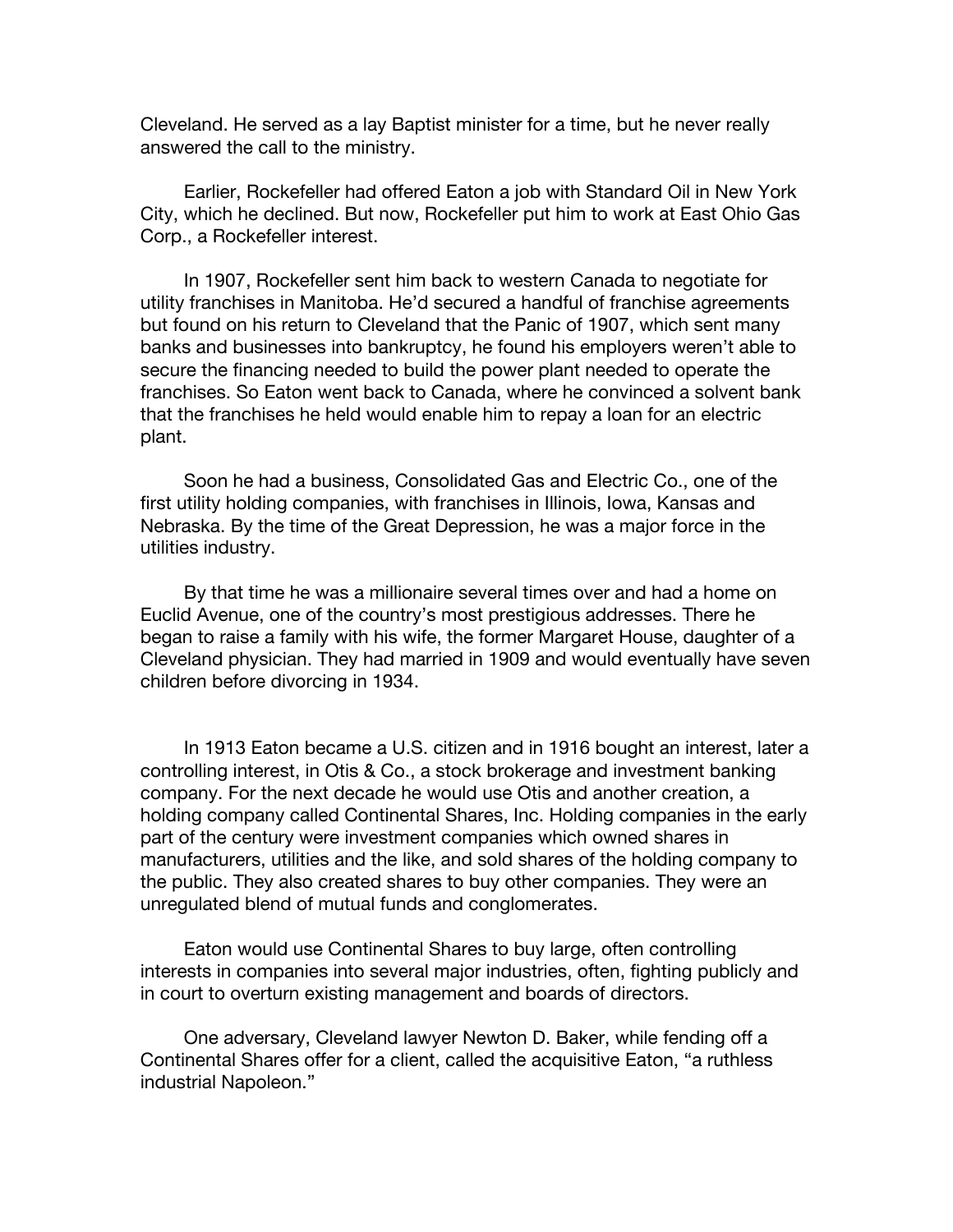In 1925, he was leafing through a newspaper in the Copley Plaza Hotel in Boston while his six-year-old son, Cyrus Jr., napped. The pair was returning from a canoe trip in Canada. In one of the papers, he spied an item that a New York bank had backed out of a deal to refinance Trumbull Steel Co. of Warren, Ohio. He picked up the phone. In a few weeks, after an \$18 million investment, he owned a steel mill. Within a few years, he owned several more, the largest of which was Cleveland-based Republic Steel Co., the third-largest steelmaker in the country.

Eaton then became a major force in the rubber industry, as he and others sympathetic to his ambitions began buying stock in Goodyear Tire & Rubber Co., Firestone Tire & Rubber Co., and U.S. Rubber Co. By 1930, Eaton could name directors of his choosing to Goodyear's board of directors.

Eaton and Continental Shares were also quietly buying stock in Commonwealth Edison Co., People's Gas, Light and Coke Co. and other electric utilities controlled by Chicagoan Samuel Insull. Insull wanted Eaton out and he eventually paid \$56 million -- \$48 million in cash, the rest in securities - to the "financial buccaneer" as Eaton was being called, for stock that was selling at the time for no more than \$50 million. Today it would be called greenmail. Eaton was reported at the time to have made \$19 million for his efforts.

But by this time the stock market was crashing. By 1933, this \$100 million net worth evaporated. Eaton's defeat was so complete that a 1934 divorce won by his first wife stipulated that should Eaton's net worth ever rise above \$105,000, he would have to buy his ex-wife a house. She eventually got the house.

Eaton dug his way out of his financial hole at Otis & Co. developing the business of underwriting the sale of railroad and utility bonds. His goal was to wrest control of this lucrative business from the eastern banking houses. The railroads and utilities had long given New York investment bankers the business without competitive bidding. Eaton thought he could get the railroads, which he saw himself one day owning, lower interest rates that the New York bankers weren't offering.

In 1938, Eaton and Harry Stuart of Halsey, Stuart & Co., a Chicago investment banker, proposed to Robert Young, a C&O director and ally, that they would make a bid for a \$30 million C&O bond issue. When, at a board meeting that fall in Cleveland, the agenda reached the bond issue, Young proffered the offer from Eaton and Stuart. The board at first indicated it would prefer to do business with longtime bankers Morgan Stanley & Co., and Kuhn, Loeb & Co., despite a higher underwriting cost. Young suggested that board members consult with their lawyers before risking a stockholders' lawsuit from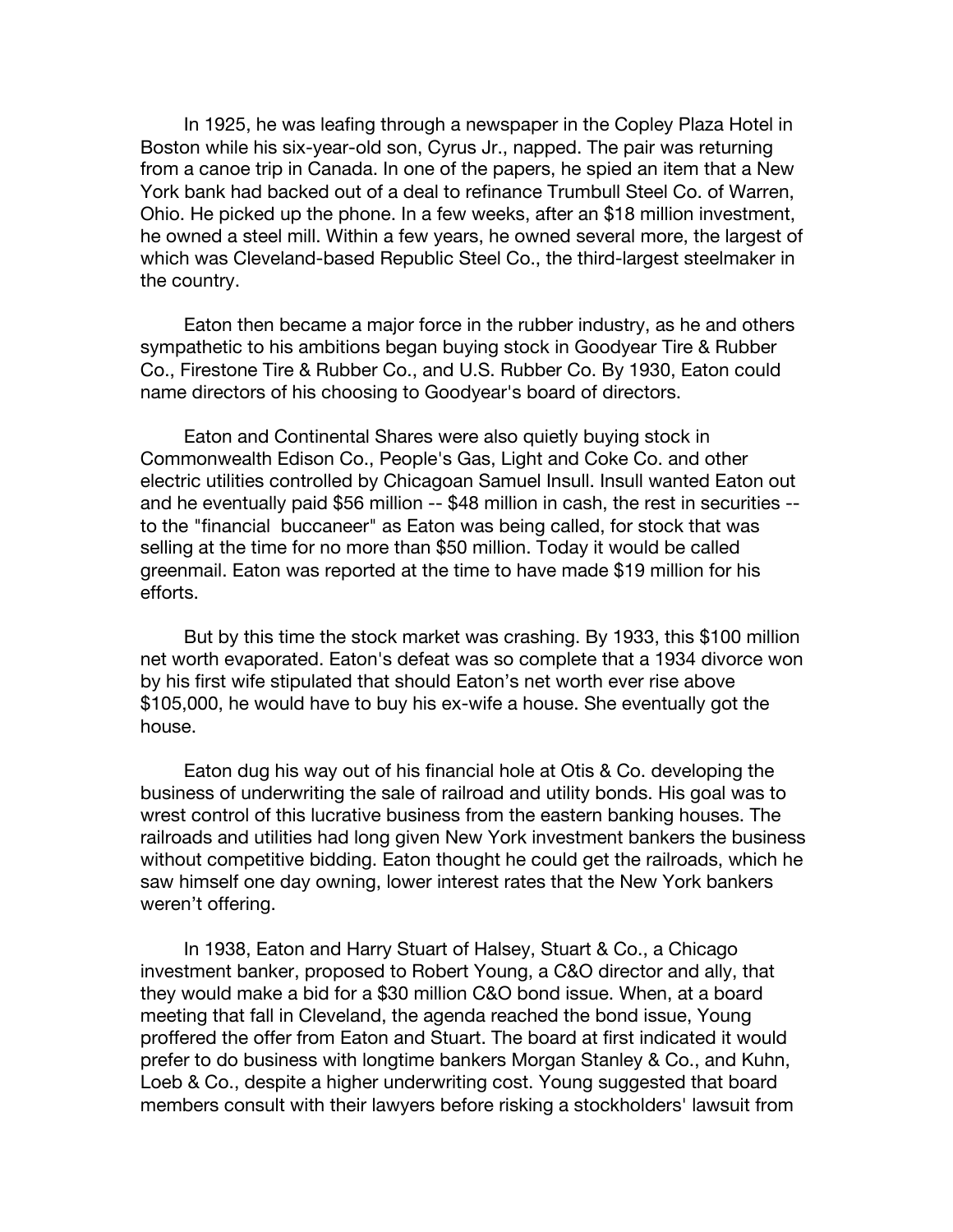Young. The board the next day accepted the Eaton-Stuart bid.

Young in 1943 asked Eaton to join the Chessie board of directors and in 1954 sold Eaton his stock in the C&O so he could pursue the New York Central Railroad. Eaton became chairman and moved into the office on the 36th floor of the Terminal Tower. He held that position until 1973.

In the early 1940s Eaton became interested in an iron ore deposit in northwestern Ontario beneath Steep Rock Lake. Eaton convinced both the War Production Board and the Reconstruction Finance Corp. that it would be feasible to pump the water out of the lake to mine the ore. The RFC lent him \$5 million and the Canadian government helped build power lines, a rail spur, docks and loading equipment at Steep Rock. By 1947 the Eaton mining company was taking one million tons of ore out of Steep Rock.

In 1948 Eaton began a collaboration with California shipbuilder Henry J. Kaiser to break into the auto business, which was booming after the end of World War II. The partnership collapsed, however, and investigations and sanctions by the Securities and Exchange Commission and the National Association of Securities Dealers pushed Otis & Co. into bankruptcy.

Eaton lost his investment banking business but he managed to keep busy during the postwar years. In 1961 Fortune magazine reported that he had a personal fortune of \$100 million. Among his major investments were stakes in Cleveland Electric Illuminating Co., Kansas City Power & Light Co., the C&O, Steep Rock, Detroit Steel Co. and Sherwin-Williams Co.

By the mid-1950s Eaton's focus had shifted from the financial world to the political one. The nuclear escalation in the world concerned Eaton.

In 1955 he offered to host a meeting at of a group of scientists and philosophers from both the western world and the Soviet Union at his ancestral home in Canada. The scientists, many of whom had worked to create the United States first atomic bomb, were concerned about the danger of nuclear weapons.

"What got me started was the atomic bomb and the realization that our civilization and theirs could be wiped out overnight," Eaton recalled on his 90th birthday in 1973. "I thought I ought to do something to prevent this, and I helped put together and financed a meeting of American and Soviet scientists at my boyhood home in Pugwash, Nova Scotia."

Soon, Eaton was writing and speaking out for closer relations with Communist Russia. "I think the more contact we have between people of the two nations the quicker we'll realize that we are all human, with weaknesses, with limitations, and that for better or for worse we had better agree not to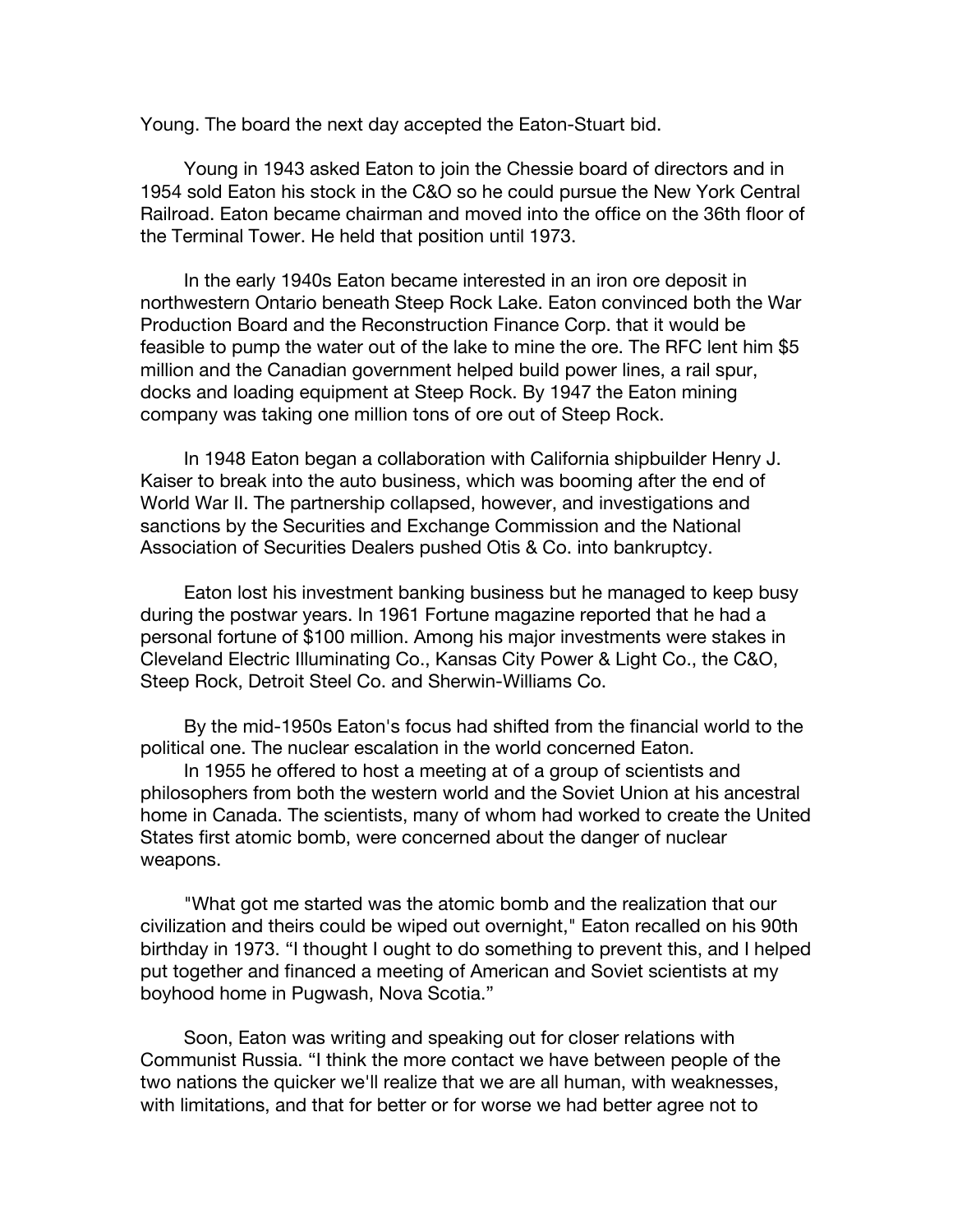annihilated each other," he wrote in the New York Herald Tribune on Nov. 8, 1957. "Either we'll live together or we'll perish together."

The following May, he was interviewed on television by Mike Wallace (click below):

http://www.hrc.utexas.edu/multimedia/video/2008/wallace/eaton\_cyrus.ht ml

"We can't destroy Communism. It's here to stay," he said. "And to imagine that they could convert us to Communism is just silly ... No one in the world would be more unhappy under Communism than I, because I am dedicated to the other principle."

In August 1958 Eaton went to Moscow with his second wife, Anne Kinder Jones, who he had married in 1937. They met with Soviet premier Khruschev and visited farms and steel mills. On his return he gave a series of speeches at the National Press Club, the Cleveland City Club and elsewhere arguing for a closer relationship with the Russians.

In 1959, Soviet Prime Minister Nikita Khrushchev presented Cyrus Eaton with a gift of a Russian sled pulled by three matched gray stallions. The rig was called a troika and Eaton and his would ride the troika in the winter at his Acadia Farms, his 900-acre home and farm in Northfield, now a housing development called Eaton Estates.

After his luncheon at the Union Club, the Plain Dealer called Eaton the "Apostle of Appeasement." Elsewhere he was called other things, such as "the Kremlin's favorite capitalist."

In 1960 the Soviets awarded him the Lenin Peace Prize. He hoped for the rest of this life to pair it with the Nobel Peace Prize.

He also interjected himself into local politics. In 1967, he took up the cause of Carl Stokes, who was running for mayor of Cleveland. His wife Anne, was a Stokes volunteer. Eaton had hired Stokes to pursue a lawsuit against the Cleveland Trust Co. Eaton was a stockholder in what was then the city's most powerful bank (it became Ameritrust Corp. before it was merged into what is now KeyCorp.), but he believed its managers violated Ohio banking law in the way they perpetuated their power on the bank's board of directors.

Stokes credits Eaton with providing him with insight into the thinking of the upper echelons of Cleveland's business community. Eaton may also have played a role in bringing an experienced campaign public relations expert, Al Ostrow, onto the Stokes campaign team.